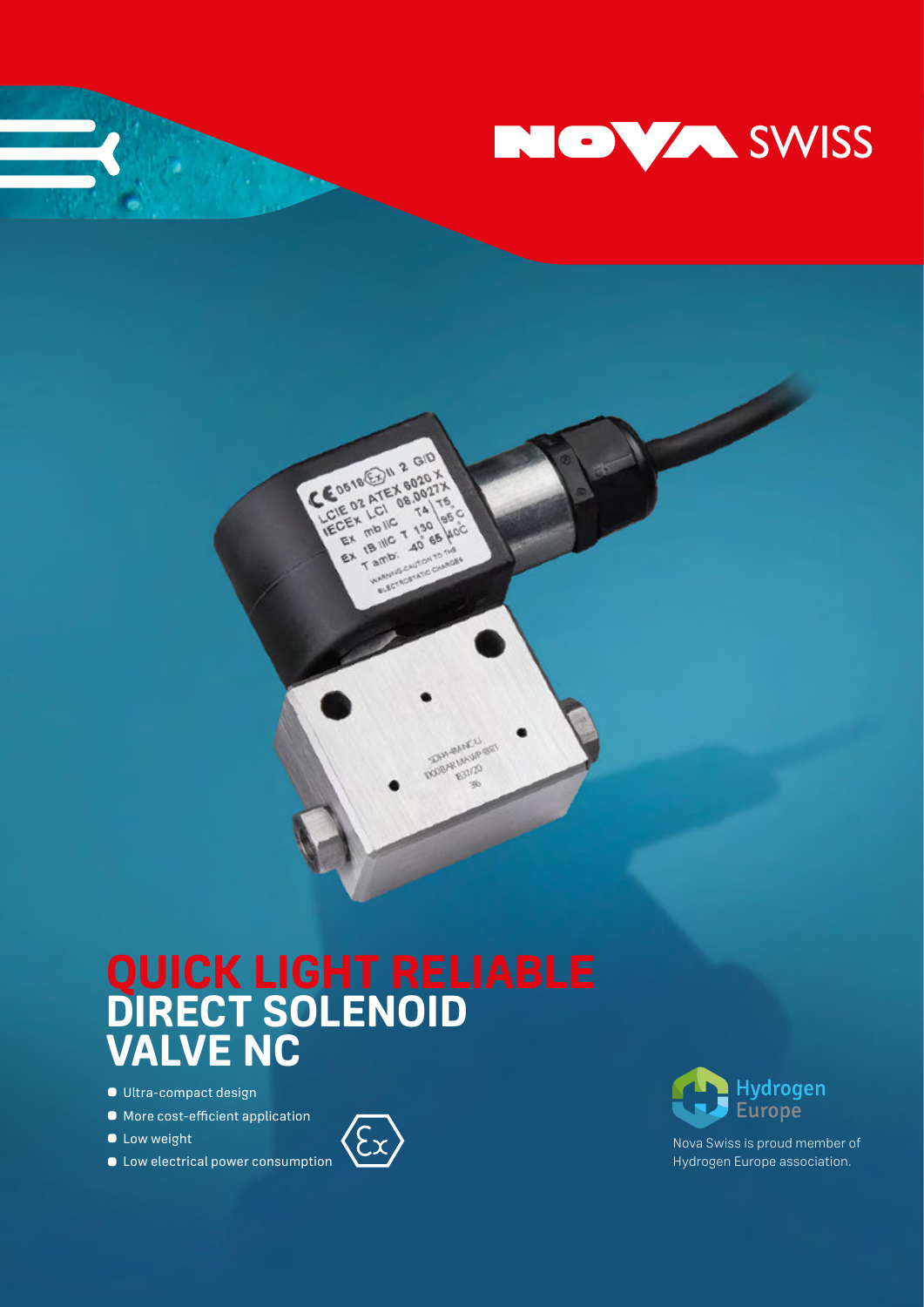## Applications **POST CARBON TECH**

- H<sub>2</sub> filling stations
- **•** Renewable Energy
- **•** Alternative Fluids

 $\overline{\mathbf{H_2}}$ 

- **•** Automotive (Trucks, Buses, Cars)
- **•** Transportation (Trains, Ships)

### **RESEARCH & DEVELOPMENT**

- **•** Leak testing systems
- **•** Burst Testing systems
- **•** Fatique testing systems